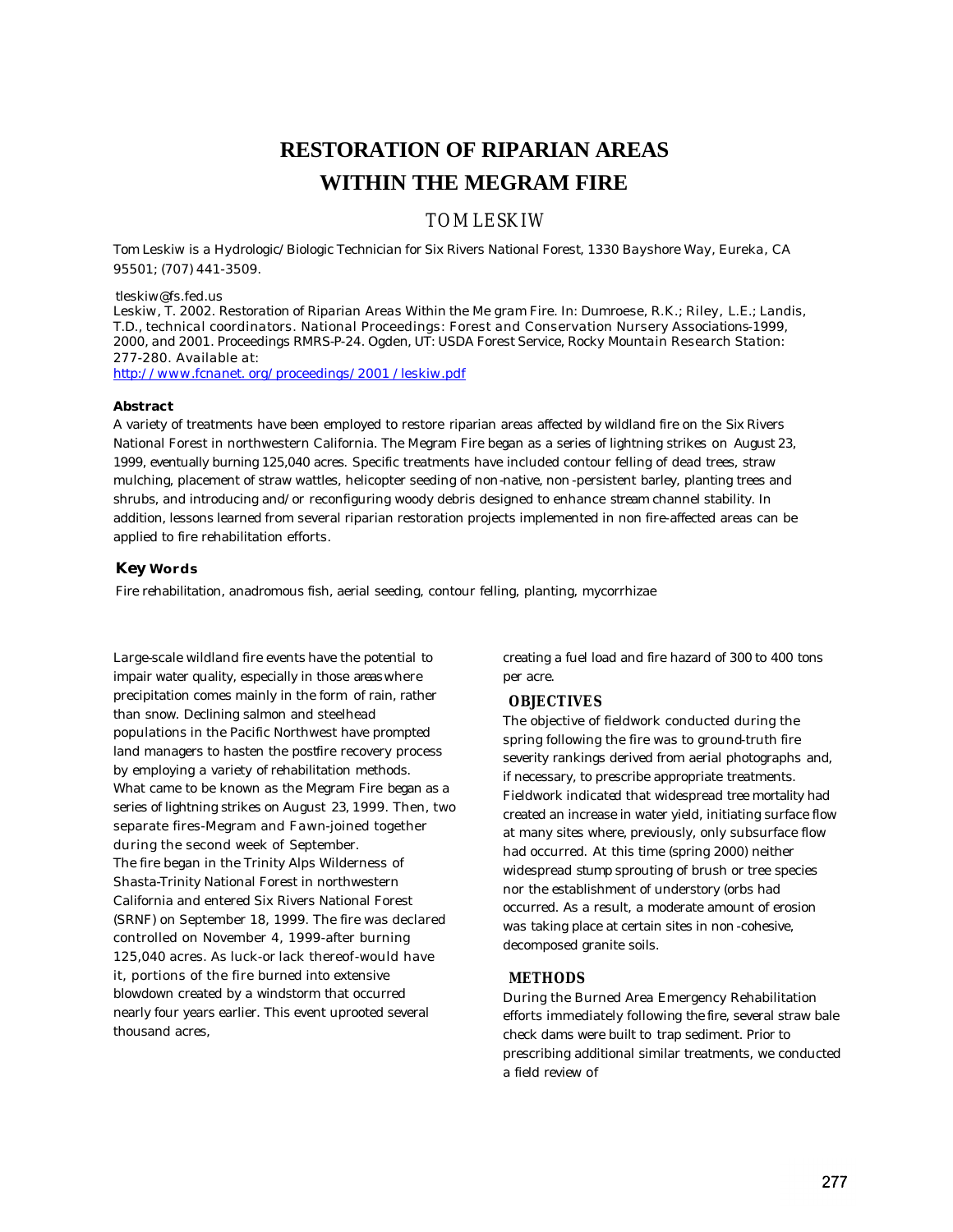these structures the following spring with a team of earth scientists from the USFS Pacific Southwest Research Laboratory. It was their opinion that the amount of sediment saved per structure did not warrant the effort.

# **Treatments**

So, within riparian areas, three specific treatment measures were employed to keep soil in place. 1. Aerial seeding: 2,490 acres were seeded with barley

- (at an application rate of 100 lbs/acre). Topographical slopes within the fire area averaged between 50% to 60%. Although riparian areas weren't specifically targeted, germination was excellent in riparian areas, due to seed "bounce and roll." As expected, about 20% of the barley re-seeded one year after the seeding project.
- 2. Contour felling: Much of the fire occurred in areas dominated by large, old-growth Douglas-fir and white fir. Some of these logs already on the ground were re-positioned along topographical contours to serve as "catches" for sediment and seeds. Many of the fallen dead trees were hung up on one or both ends, remaining above the ground, both in riparian and upslope areas. These "spanners" were "bucked out"-cut in lengths from 10 to 20' and re-positioned on the ground. Other seeding projects have shown that the presence of flat areas for seeds to "catch" on greatly enhances results, especially in areas with greater than 50% slope.
- 3. Tree and shrub planting: Because of the increase in water yield the first spring following the fire, some of the draws in the fire area were planted with phreatophytes-species not previously present there. It is our belief that these seedlings will become established before the water yield returns to normal.

# **Species**

Specific plant species used were:

**Sitka alder:** Forest assistant Botanist John McRae collected 0.25 lbs. of Sitka alder *(Alnus viridis* ssp. *sinuata)* seed from riparian areas within the Megam fire during April 2000. This would have produced 10,000 plants at the expected germination rate of 30% to 40%. The seed was given to Tsemeta Nursery (operated by the Hoopa tribe), located in northwestern California. Seeds were sown May 2000; a germination rate of 30% to 40% was achieved. However, the presence of root maggots reduced the number of plants suitable for delivery to 4,000. Seven acres of riparian areas were planted (at a spacing of 8 to 9 feet).

**American dogwood:** Cuttings from *Cornus sericea*  were collected within the fire area, albeit prior to the fire, as part of a road decommissioning project. Cutting survival was 82%, rivaling the success rate of willow from the same project, at 91% survival. McRae collected 10 lbs. of seeds of this species during the spring following the Megram fire. After one year of freezer storage, the germination rate was 30% to 40%. Therefore, for those species , capable of rooting, the question arises: would it be best to grow out from seed or merely collect cuttings? Personally, I'm in favor of going with cuttings, if sufficient personnel can be mobilized at the appropriate times. It's been my experience that the Forest Service procurement process often proves too cumbersome for the complicated "dance" of seed collection, storage, stratification, scarification, grow out, and transport back to the site for-finally planting.

**Deerbrush:** During spring 2000, 10,000 deerbrush *(Ceanothus integerrimus)* seedlings were planted within the fire area (headwaters of East Fork Horse Linto and Cedar Creek), albeit not restricted to riparian corridors.

Another erosion control treatment that we employed in the Megram fire area was mulching of 1,186 acres with 19,000 bales of rice straw, although this activity was limited to upslope areas. Concern over the potential importation of noxious weeds has prompted SRNF to specify certified weed-free or rice straw on its mulching projects.

We also used a limited number of straw wattles: "straw sausages" encased in a plastic mesh covering. This product accomplishes the same thing as contourfallen trees. Advantages are that they conform to irregular topography better than trees and are easily carried by two people. However, in areas where an adequate supply of dead timber already exists, it's difficult to justify their use given their cost and the logistics involved in hiking them into the project site. In addition, if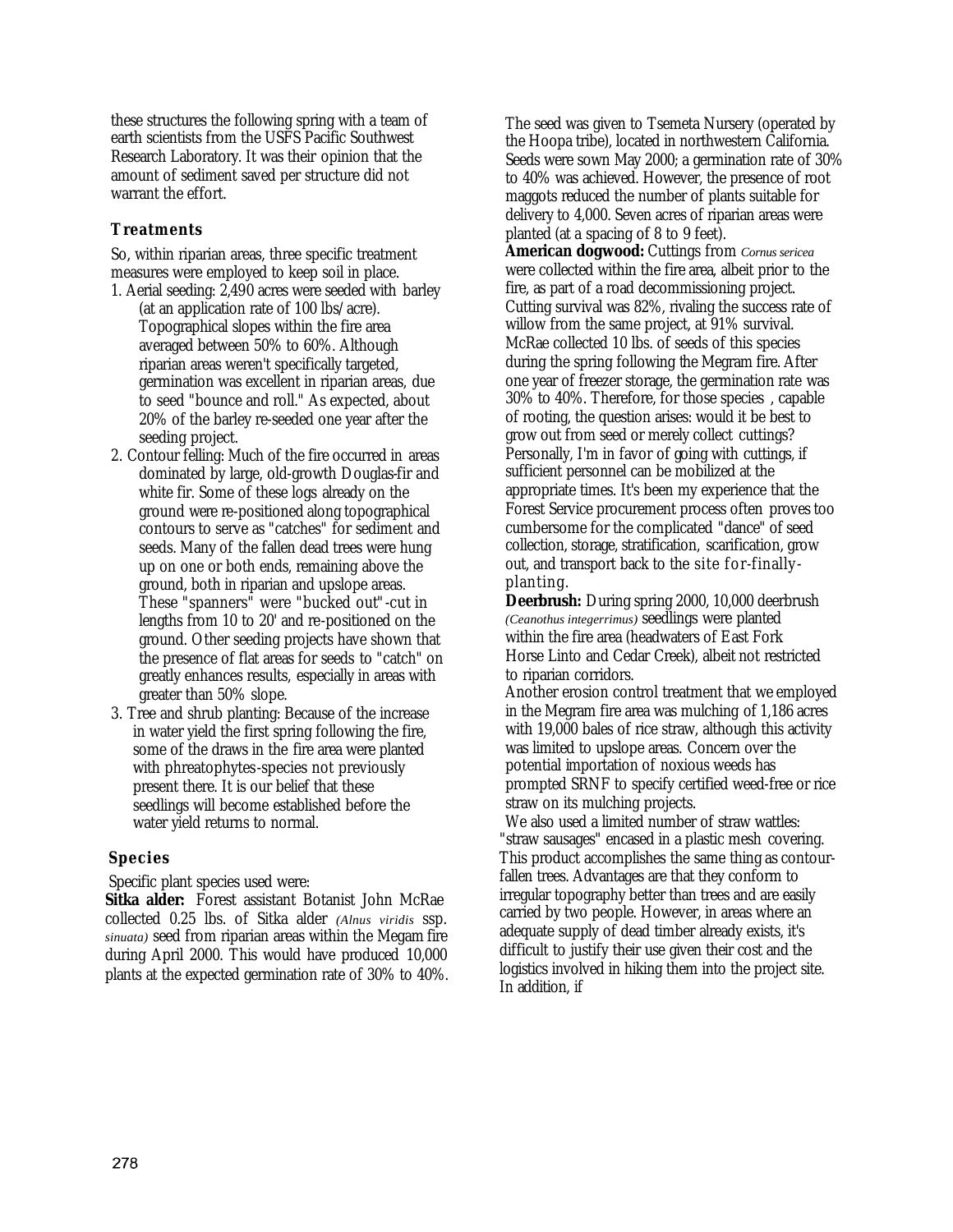portions of the wattle are allowed to drag on the ground during their transportation to the site, the mesh can break, greatly reducing their life expectancy.

### **RESULTS AND DISCUSSION**

In those streams draining the fire area, turbidity showed little increase above pre-fire levels during the first two winters following the fire. In addition, the placement of several sediment fences revealed a lack of soil displacement. The lack of soil loss was due to precipitation (100% and 50% of normal, respectively) and treatments that included aerial seeding, the placement of straw mulch, contour felling and bucking of trees, and the planting of trees and shrubs. We've been using commercially available mycorrhizal fungi for two years on several landslide revegetation projects. Unfortunately, on one project, the monitoring plot was located within a landslide planting area that has since moved downslope. However, the Chico Tree Improvement Center has used Bio-grow, a product available from Mycorrhizal Applications located in Grant's Pass, Oregon. The control group of seedlings (no mycorrhizal fungi applied) had 95% mortality from a damping-off from *Fusarium* root rot. Meanwhile, the plants that were inoculated with the product experienced a 95% survival rate while in the nursery.

This product comes in two forms: tablet and liquid. The tablet is buried in the ground near the roots. It contains 5 kinds of mycorrhizal fungi, IBA (a rooting hormone) and folic acid, etc. The tablet is the size of a Bayer aspirin. Cost: \$39.95/1,000, minimum order is 2,000 tablets. The product is for conifers. For field plantings, this method is recommended rather than the liquid. The liquid form, termed "Bio-grow," comes as a 1 liter liquid. It contains essentially the same ingredients as the tablets. Prior to application, the liquid is diluted at a rate of 1:100. The 1 liter container treats 15,000 square feet. It is important to get the ingredients to the roots, so it shouldn't be applied during dry season. The product is basically for conifers. Cost: \$69.95/liter, minimum order of 2 liters.

Several lessons that we've learned from riparian restoration projects conducted outside of fire

affected areas can also be applied to fire rehab efforts.

# **RIPARIAN PROJECTS**

### **General Notes**

Other riparian plant species that have performed well in SRNF restoration projects include bigleaf maple, red and white alder, black cottonwood, and various species of willows.

For those species that are capable of rooting from cuttings-mainly willow and cottonwood-the debate continues on whether to use cuttings or previously rooted stock. On Six Rivers, we've used both, with a mixed bag of results. Two case studies follow.

# **Todd Ranch Riparian Revegetation Project**

The restoration site is along the South Fork, an undammed tributary to the Trinity River. Approximately 600 cuttings (300 each willow and cottonwood) were collected and planted during February 1998. Survival following 3 growing seasons is 55%. We were able to tap into a domestic water system to drip irrigate the cuttings, the tallest of which are now greater than 25'.

Herbaceous plants, grass, or brush can outcompete recently planted seedlings and cuttings. In addition, browsing by deer, rabbits, or wood rats can be a problem. The following summarizes our experience. During Phase II of a riparian revegetation project, we purchased VisPore Tree mats (3' x 3' polyethylene fabric mats) from Treessentials of St. Paul, Minnesota. Their literature stressed that not all mats are created alike. Namely, their product contains 400 Microfunnels per square inch: four times the number of any other mat-or so they claimed. These holes are small enough to suppress weeds, yet sufficiently porous to admit water. Despite considerable grass at the restoration site, we were quite pleased with the mat's performance. However, with any new product, when evaluating product literature, it's often difficult to separate hyperbole from actual on-the-ground performance.

In this case, the company spoke the truth. For the previous year, when funding was tight, our silviculture department loaned us their mats. They were pleased with the performance of the mats